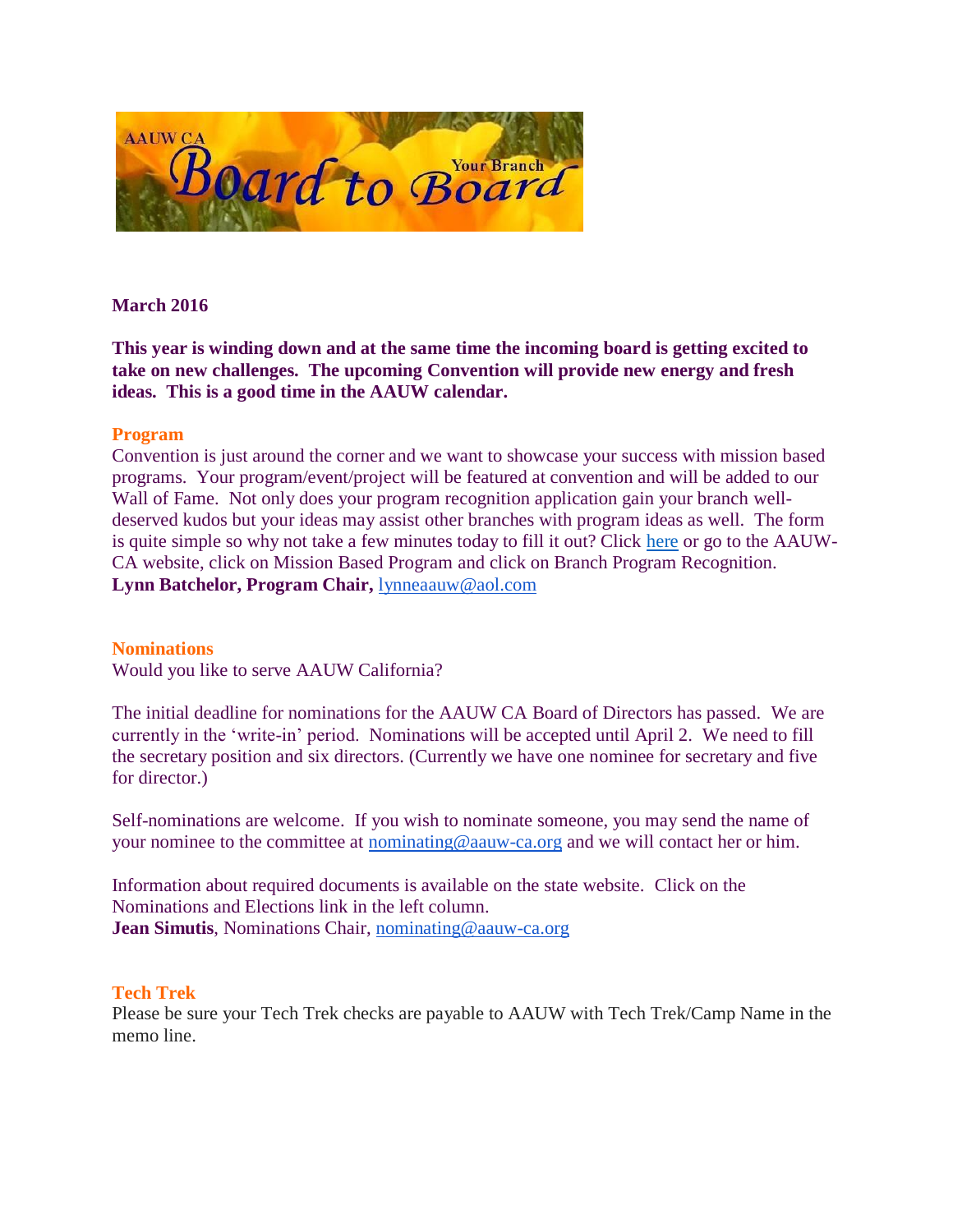Donations should be mailed to your Camp Treasurer -- a list of treasurers and their contact information is on the second page of the [Deposit Form](http://www.aauw-ca.org/Assets/membersonly/Tech_Trek_Deposit_Form_-_Branch_Use_-_Nov2015.xlsx) found on the state website. When requested, you will need to enter Username **member** and Password **aauwca**.

If you know of any Tech Trek donations that have been sent directly to AAUW or made online, please alert your Camp Treasurer so she can look for it. **Harriet Tower**, Tech Trek Financial Liaison, [htower.techtrek@gmail.com](mailto:htower.techtrek@gmail.com)

#### **Communications**

Please pass this information on to your members in your directories, newsletters, or whatever means is available to all. This is case sensitive with no puncuation.

The user name for the AAUW California Website is: **member**

The password for the AAUW California Website is: **aauwca**

Those of us at the office and on the webteam would be much wealthier if we received a \$1 every time we passed on this information.

On that note, please visit the MSD (member services database) on the national website. The state will be accessing this information to send out your ballots. Your branch may know what your correct email address is but that is no guarantee that it is correct on the National site.

While at the Convention please come to the Communications Workshop. We will take you through the miracles of branch, state and national communications. We look forward to seeing you there.

**Deanna Arthur,** Communication Chair, [communications@aauw-ca.org](mailto:communications@aauw-ca.org)

## **AAUW Fund**

All branch AAUW Fund V.P.s received their year-end contribution report in February. Be sure to compare the report with your records and let Sharon Westafer know if you have questions.

If you would like to create certificates to honor your donors, the templates are available on the AAUW CA website under AAUW Fund. Click AAUW Fund in the left column, and then scroll down to near the bottom of the page to find various templates. The certificates look nice if you use 32# certificate paper.

The Fund committee invites you to the Fund gala at the State convention on Saturday, April 16<sup>th</sup>. Join us as we celebrate you, our wonderful Fund donors. We'll also hear a terrific speaker, announce the State Named Gift award recipient and honor the top branches in giving in 2015. **Sharon Westafer**, *AAUW Fund Committee Chair* [swestafer@aauw-ca.org](mailto:swestafer@aauw-ca.org)

#### **B2B March C/U Committee**

The early-bird pricing for NCCWSL is available all through March until April 1 so you still have time to send an amazing student at the best price. Equal Pay Day 2016 is April  $12^{th}$ ; is there an event planned at your local campus your branch can become involved with?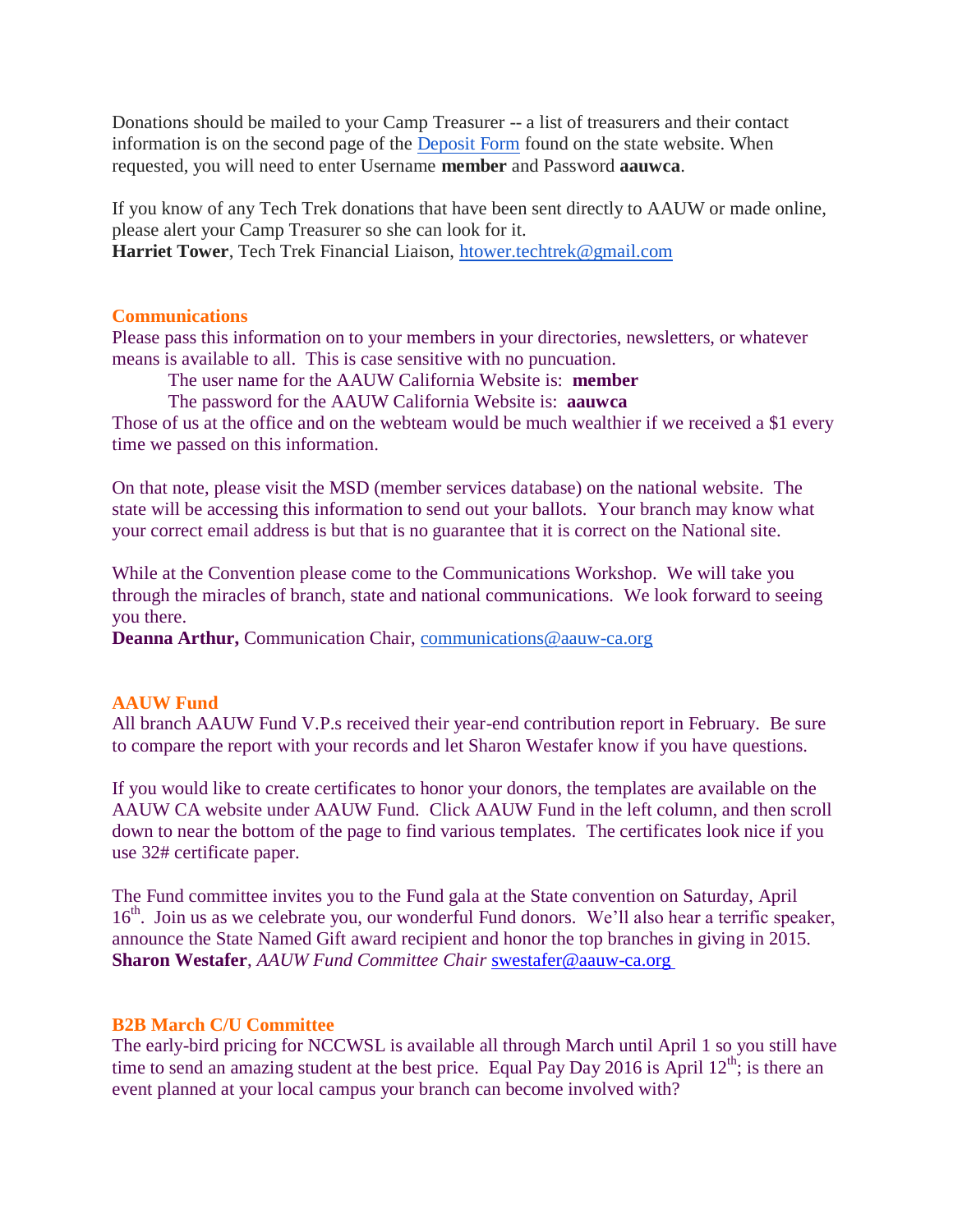# **Chief Financial Officer**

Membership Renewals will be starting soon. Our state dues remain the same: \$20 for a regular branch member; \$10 for a student affiliate. Does your branch have members that would like to pay with a credit card? Is your treasurer tired of depositing individual member checks and writing checks to AAUW and AAUW-CA for membership dues? Check out the Membership Payment Program offered by National: [http://www.aauw.org/resource/membership-payment](http://www.aauw.org/resource/membership-payment-program/)[program/.](http://www.aauw.org/resource/membership-payment-program/) My branch was an initial participant in this program. It was a success and the branch would never go back to the old process.

**Insurance**. Your insurance for 2016-2017 fiscal year is based on your branch's February 1, 2016 headcount. National sent a notice to all membership and financial officers to verify the accuracy of this information and inform it immediately of any errors. We have reset our billing year to coincide with our fiscal year. We plan to send your branch an amount to use for your 2016-17 budget in late June/early July. This fiscal year, insurance was for a 10 month period (September 1, 2015 to June 30, 2016). We expect our total insurance bill to be higher due to longer coverage period and inflation. Your branch's portion will be based on its percentage of the total membership in AAUW CA.

Questions on these or any other financial matter may be sent to me. **Patricia Ferrer**, AAUW CA Chief Financial Officer, [cfo@aauw-ca.org](mailto:cfo@aauw-ca.org)

## **Membership**

## **With apologies to Tennyson!**

In the Spring an AAUW branch's fancy surely turns to thoughts of...recruiting. Now is the time to plan recruiting events. Remember a new member joining March 16th or after will be a member until June 2017, that's up to 15 months of membership for the price of 12 - what a deal. Add the incentive of the [Shape the Future Campaign](http://www.aauw.org/resource/shape-the-future-membership-campaign/) which offers new members half off National dues and you have the perfect opportunity. For every 2 new members joining under Shape the Future, the branch receives one free membership (maximum of 5) to use any way they like. You could: offer free National membership to a speaker; use one as a prize for the member who recruited the most new members; offer one as a prize in a drawing from among the members who have renewed their membership by a certain date; offer one to a member who may be struggling to pay their dues... whatever! Another good reason for branches to recruit in the spring is that your new member has an opportunity to be involved in activities now and may become interested in participating as a committee member for next year. A Spring new member would also be in the branch directory/yearbook for 2016-17.

The Membership Committee is presenting a workshop at the State convention and would love to hear your best recruiting and engagement/retention ideas. Please send to [membership@aauw](mailto:membership@aauw-ca.org)[ca.org](mailto:membership@aauw-ca.org)

**Kathy Andreini and Ginny Hatfield**, Membership Co-Chairs, [membership@aauw-ca.org](mailto:membership@aauw-ca.org)